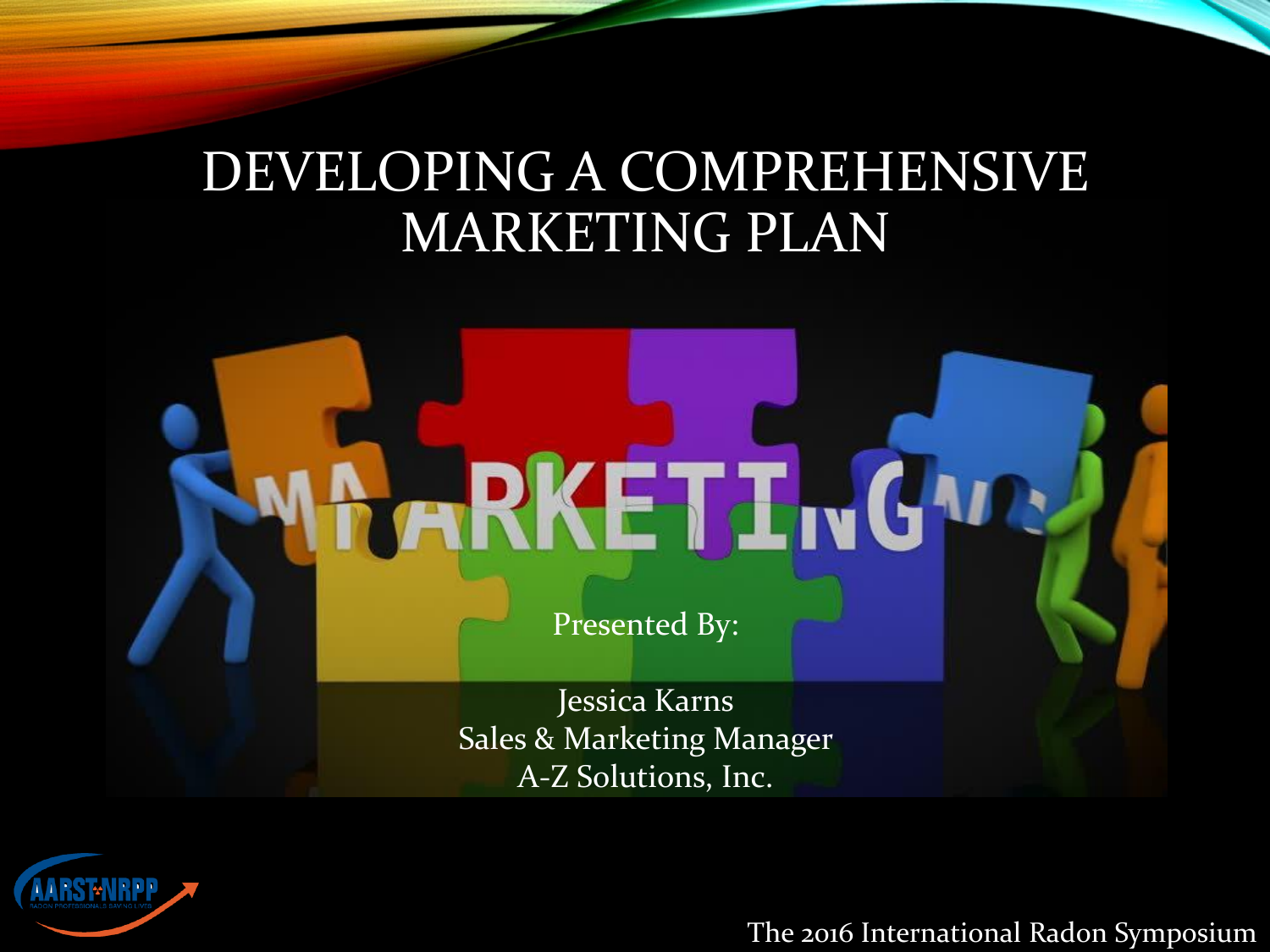### INTRODUCTION

#### What is a marketing plan?

A plan that outlines your full marketing strategy for a set amount of time

- **❖** Yearly
- $\triangleleft$  Bi –annually
- Quarterly

**<sup>◆</sup>** Why is a marketing plan important?

- **❖** Discover more about your business
- Identifies strengths and weaknesses of your business
- Aware of your customer profile
- Aware of the competition

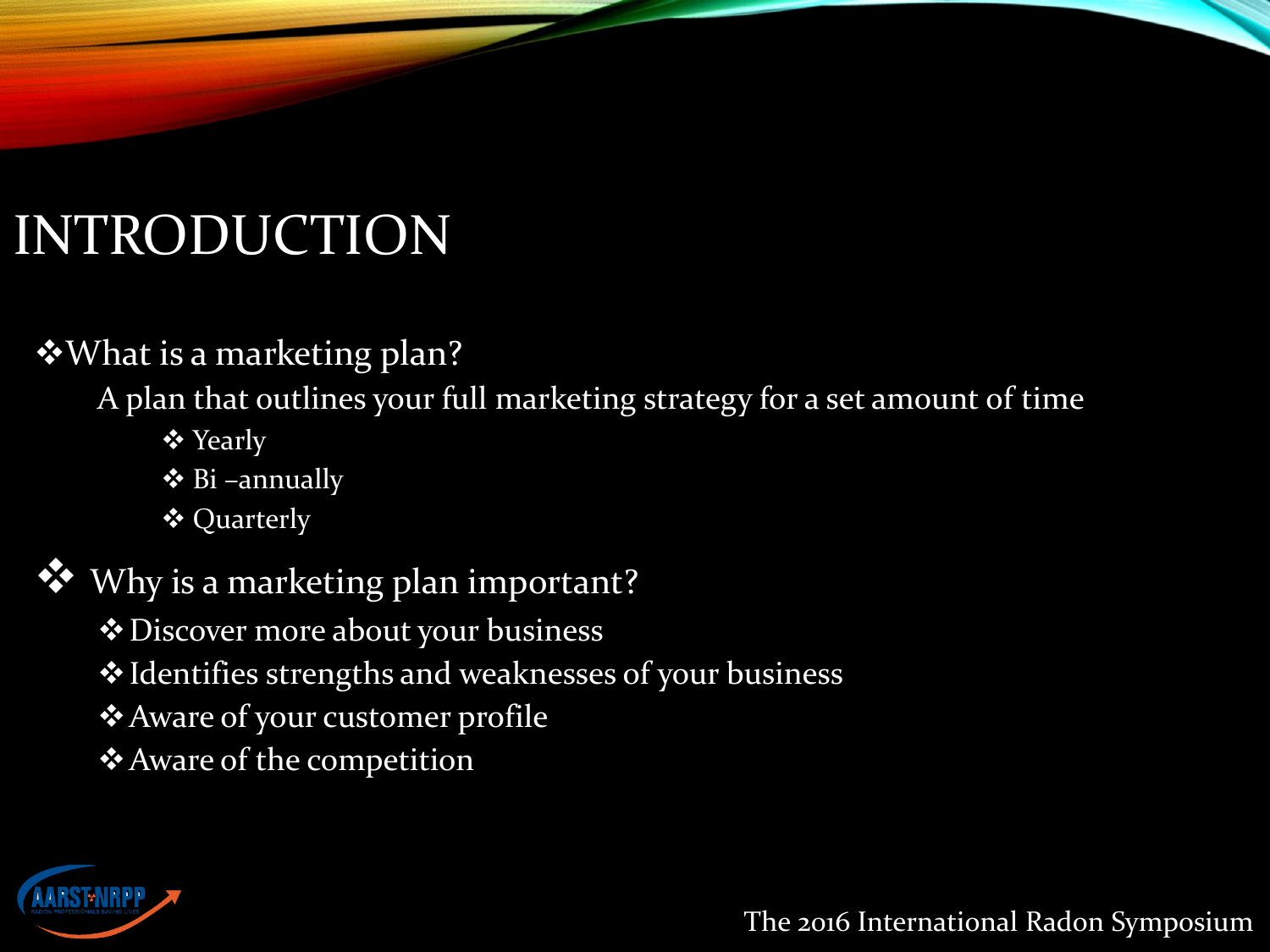#### STEPS FOR A SUCCESSFUL MARKETING PLAN STEP 1: TAKING STOCK

What are your company's goals?

**Mission statement** 

**❖ Profit goals** 

**❖ Sales goals** 

What types of marketing are you currently using?

\* How effective is that strategy?

\* How much are you currently spending on marketing your business?

Is your current marketing effort in line with your company's goals?

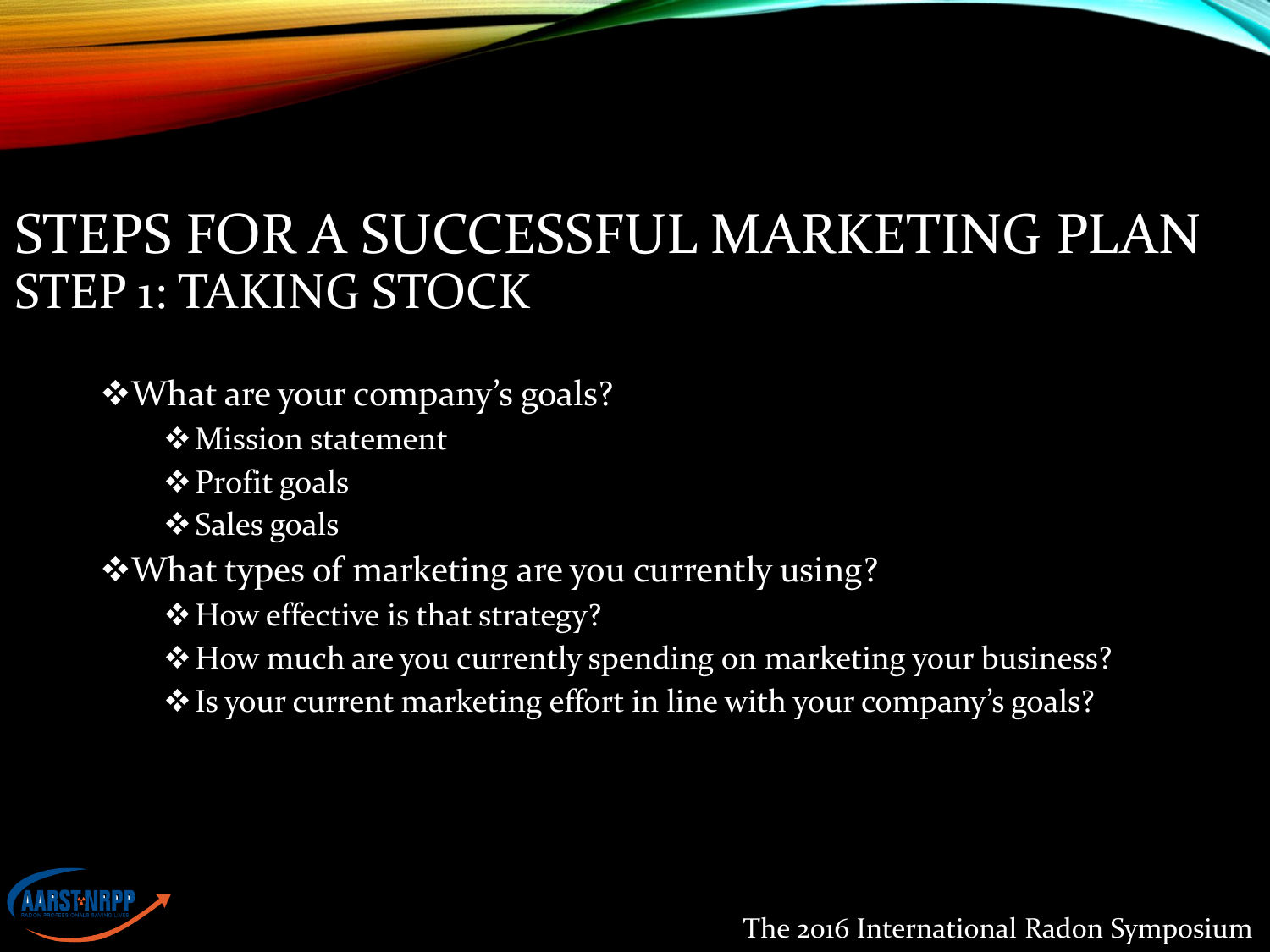#### PREPARING YOUR MARKETING PLAN STEP 2: KNOW YOUR COMPANY

What are your company's strengths?

USP- Unique Selling Proposition

What makes you different from your competition?

Why should a customer choose your company?

**❖** Product features and benefits

Features – Tell about a product

Benefits – WIIFM: What's in it for me?

What are your company's weaknesses?

How are you vulnerable to your competition?

Lack of experience, time in business, price, etc.

\* These will be exploited by your competition!

Turn negatives into positives as part of your narrative.

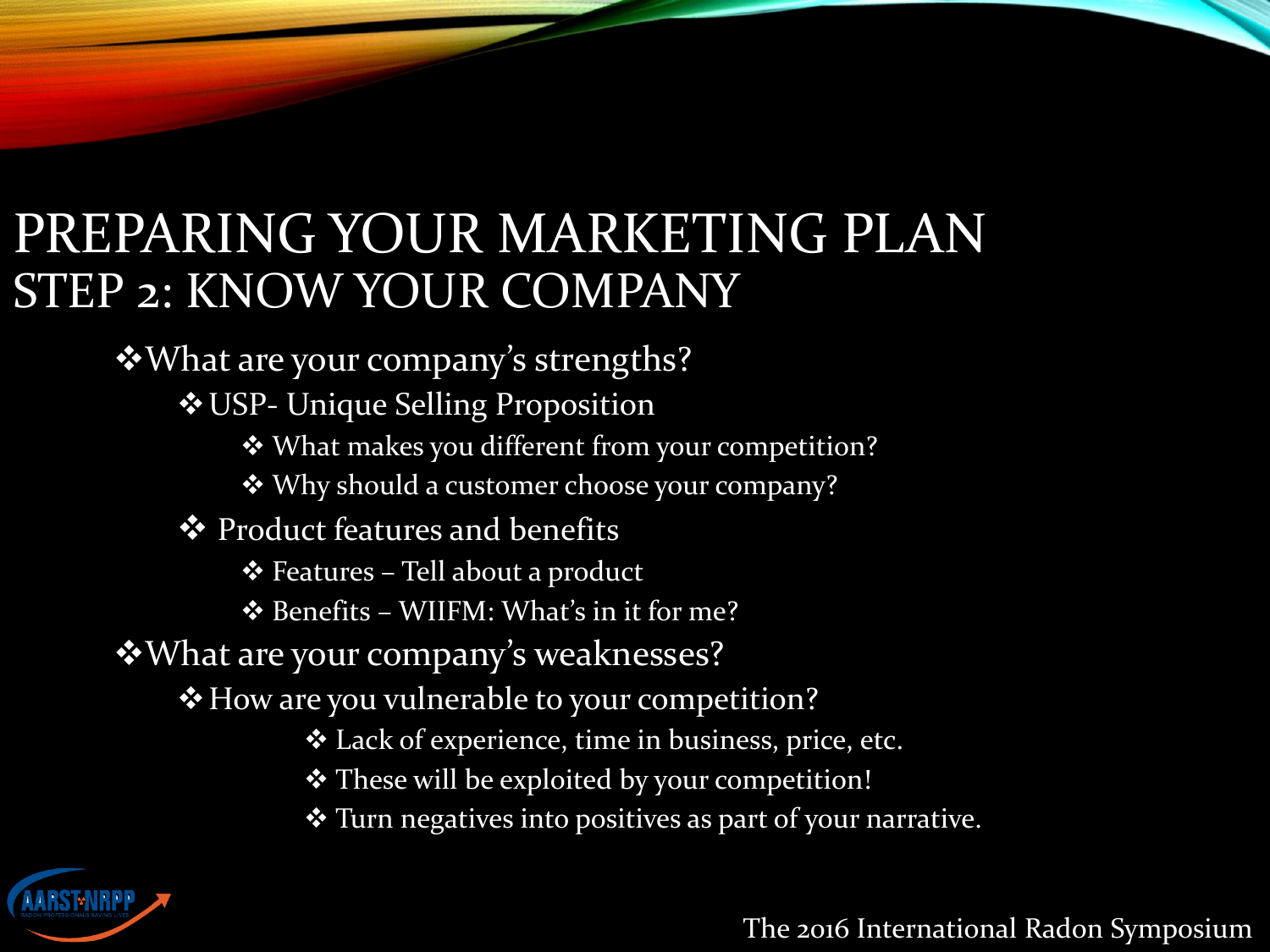### PREPARING YOUR MARKETING PLAN STEP 3: KNOW YOUR MARKET

What are your buying channels, in the correct order?

- **❖ Realtors**
- **❖ Homeowners**
- **❖** Commercial
- Create a Target Audience by profiling the group of buyers most likely to use your services
	- **☆** Age
	- **Social demographic**
	- **V**Income level
	- **❖ Home value**

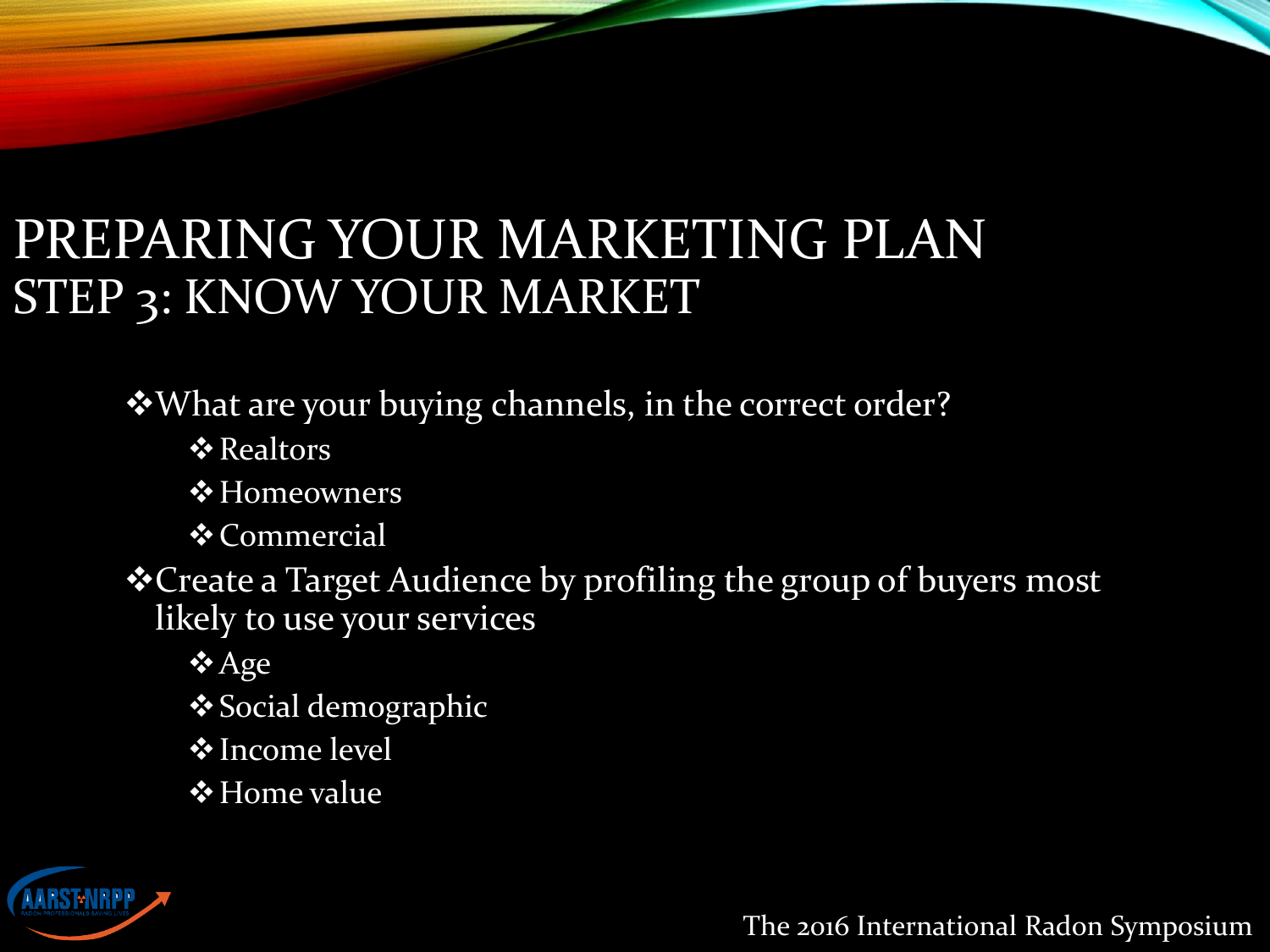#### PREPARING YOUR MARKETING PLAN STEP 4: MARKET TRENDS

What is your competition saying about you?

Company reputation

**†**Market trends

 $\frac{1}{2}$ **Social media** 

 $\cdot$  Internet – 98% of homes sold were viewed online before they were ever seen in person.

Market Surveys

Past customers/target areas- email, phone, mail

Offer incentive for turning it in (3% Return Rate)

Market research companies

 THE GOAL OF THIS IS TO SIMPLY BETTER UNDERSTAND WHO AND WHERE YOUR CUSTOMERS ARE.

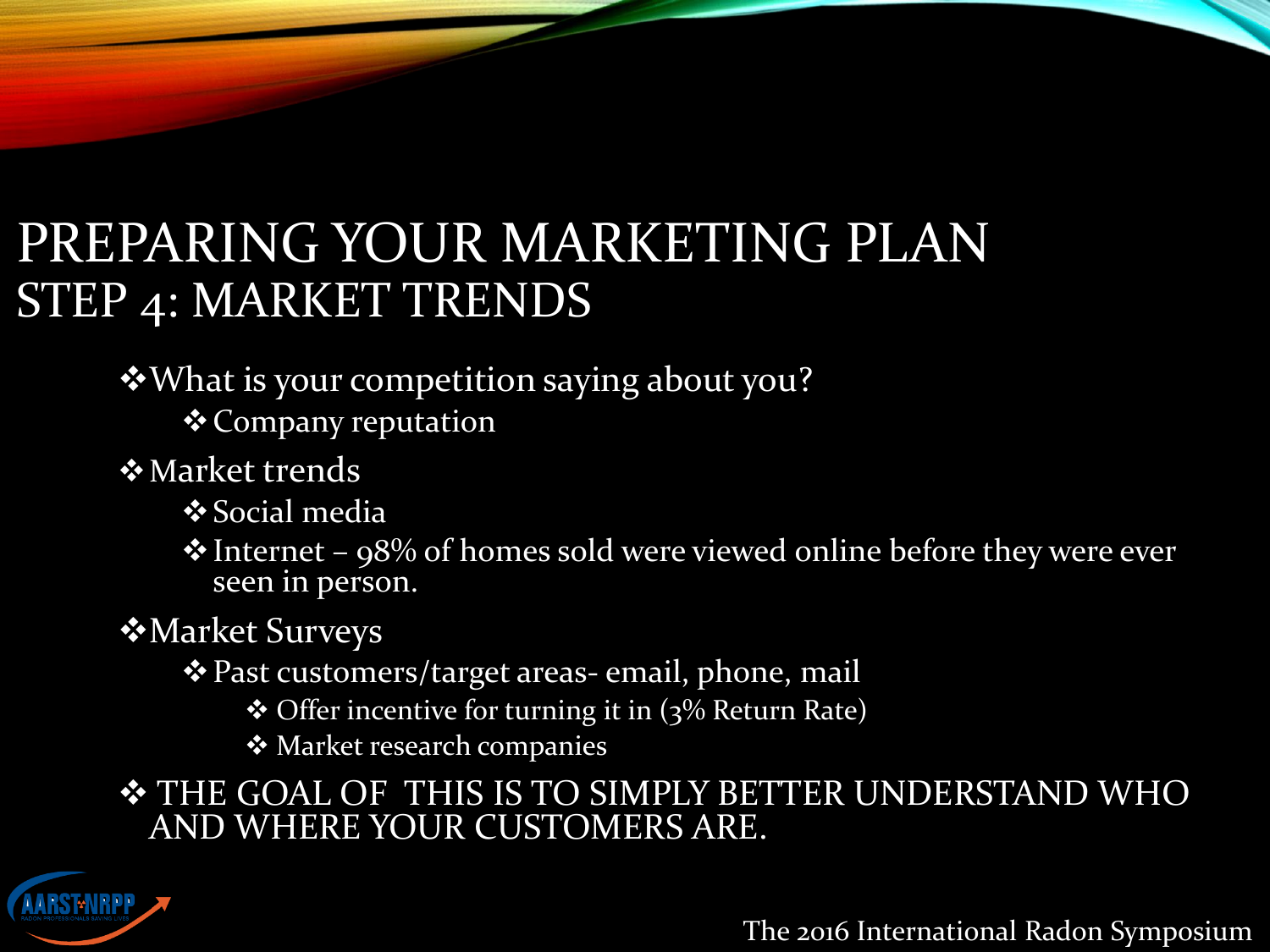#### STEPS TO A SUCCESSFUL MARKETING PLAN STEP 5: PUTTING IT ALL TOGETHER

Brainstorming:

All ideas are valid and should be explored!

We have a saying at the office that goes as such:

"Next time you think you have an idea that's too bad to share, remember, some guy sat in a room and pitched an idea about sharks and a tornado."

 Create ideas based on what you know about your USP, market research, and competition.

Write an executive summary about the state of your business. Be sure to include:

**❖ Summary of your services** 

Geographic area you cover

**☆ USP** 

- **❖ Market analysis**
- Biggest competition

Goals for quarter, year, etc.

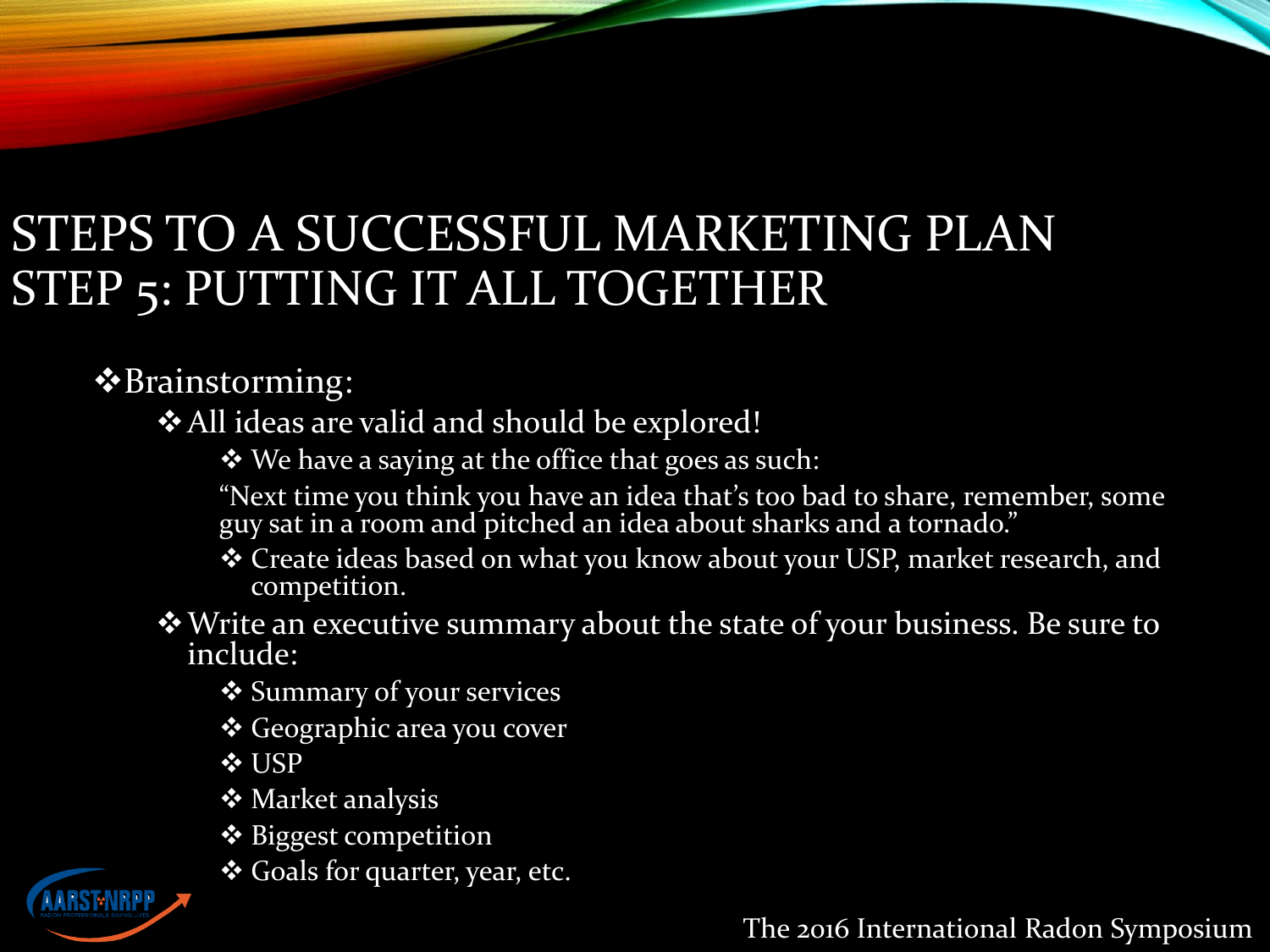# MARKETING YOUR BUSINESS

Setting a budget:

- \* This is typically the most challenging part of the plan.
- Budget should be realistic for the time table and business goals.
- Always the biggest question when creating a marketing plan.
- \* The Time vs Money Balance
	- New Companies: 12%-20% of your gross revenue
		- ❖ In business from 1-5 years
	- **<u>Established Companies:</u> 6%-12%** percent of your gross revenue

 $\triangleleft$  In business for 5+ years

- Chicken and Egg Marketing: Marketing is a critical component to every new business and cannot be ignored.
- \* ROI- Turn on Investment: You should be able to measure your rate of return on each of your marketing pieces.

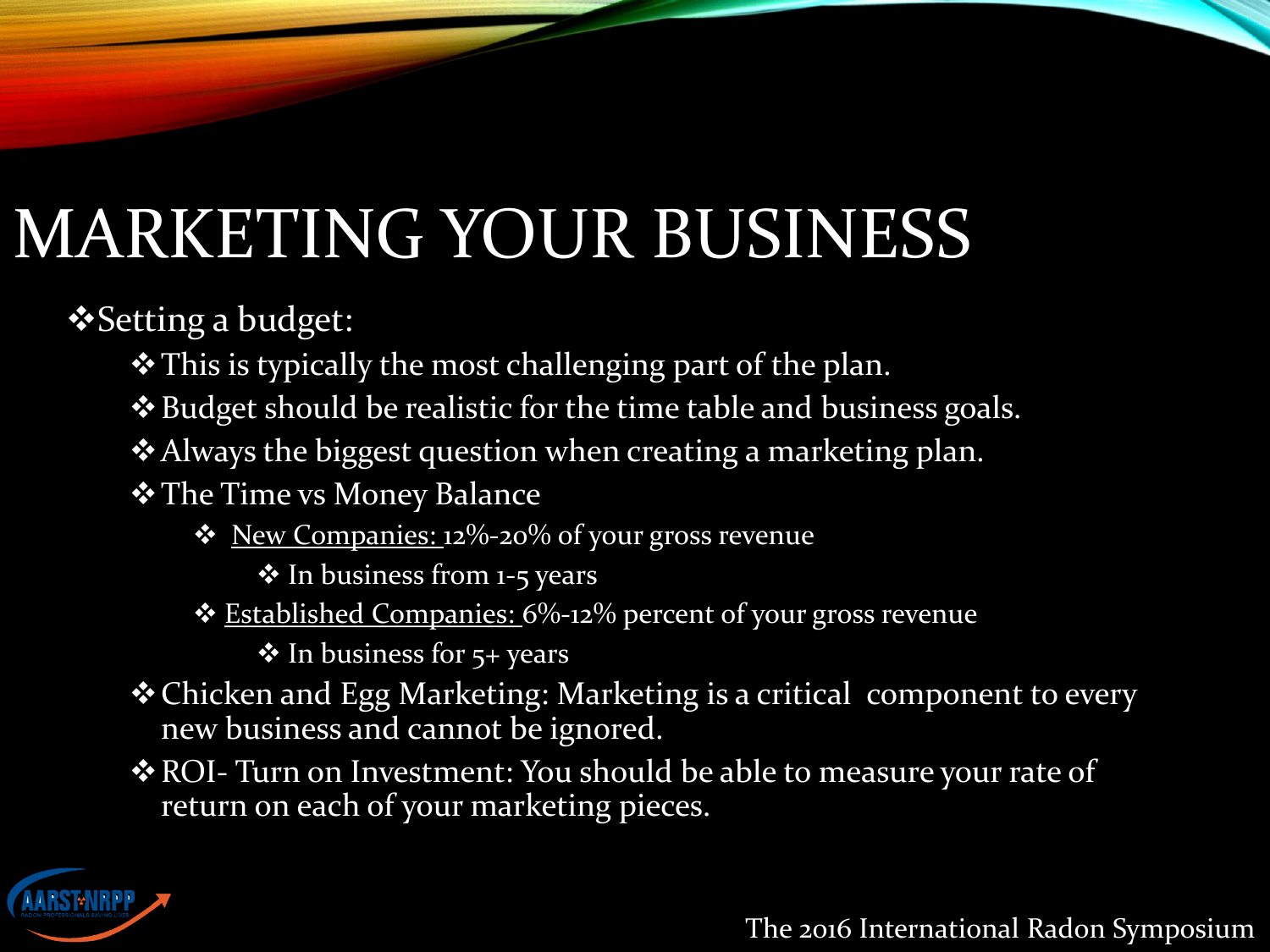### MARKETING EXECUTION

**Branding-** Company logo, colors, collateral

❖ 99 Designs- Freelance logo creation

**Website**- Most important tool you can have as a small business. Must be easy to navigate, well written, and most of all, discoverable.

Word Press- Create your own web page

**SEO Management-** Search Engine Optimization. Google, Yahoo and all search engines use algorithms for how they rank sites. These equations change frequently. Most algorithms now are content based- blogs, articles, social media.

**Social Media-** Facebook, Twitter, Instagram, Linked in, Vine, tumblr, YouTube

Create "How To" videos, post comment on articles, blog.

Classes available through most SBA organizations on social media.

**Events-** Network marketing. visit real estate offices, offer to speak at office meetings, take broker to lunch, visit title companies, trade shows.

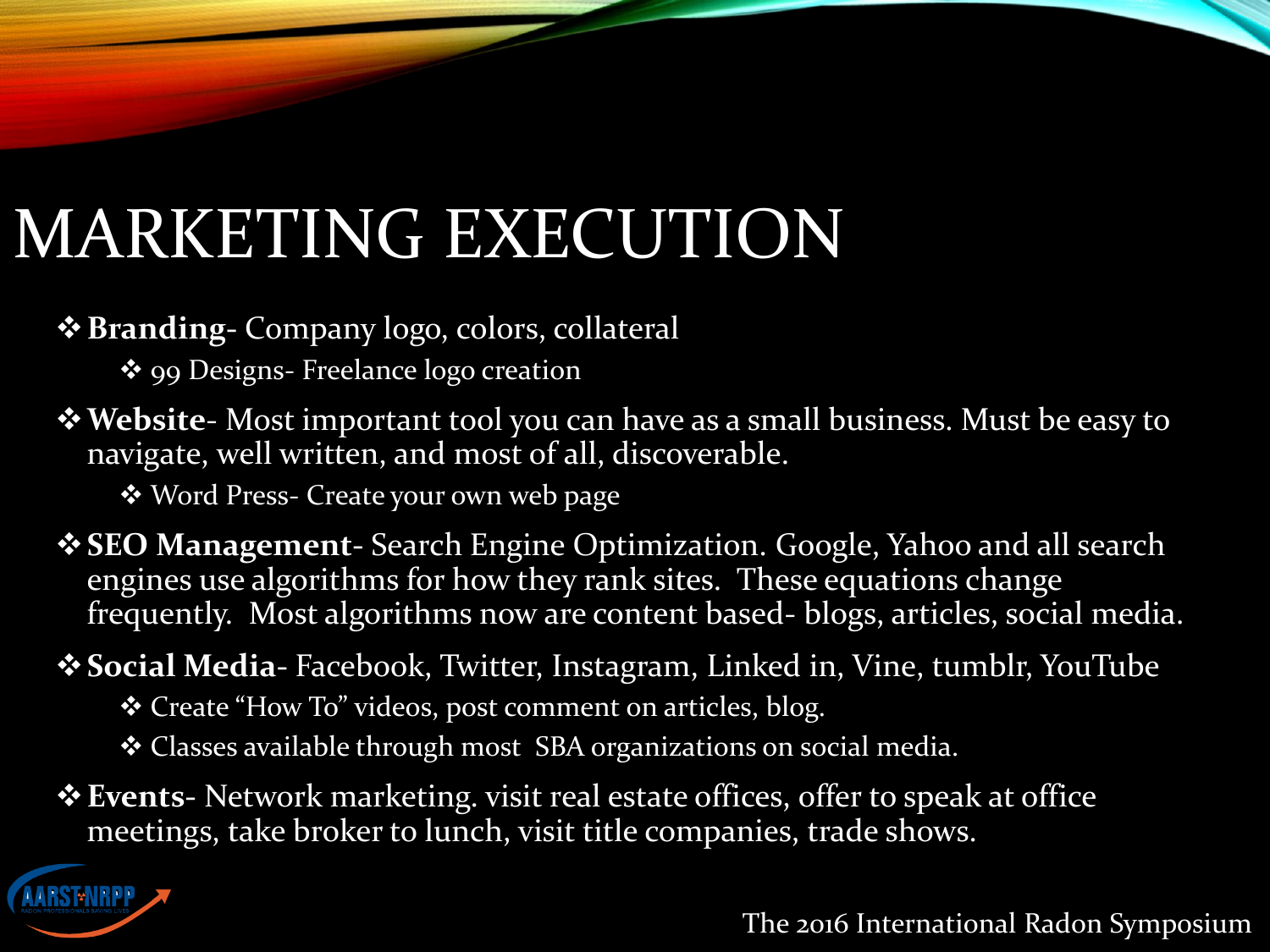### MARKETING EXECUTION

Your plan is only as good as its execution!

Who will be responsible for carrying out the plan?

- \* Create a calendar with due dates for marketing tasks.
- Assign people specific tasks to ensure they are being accomplished.
- Look at hiring an intern(s) to help with college/high school.

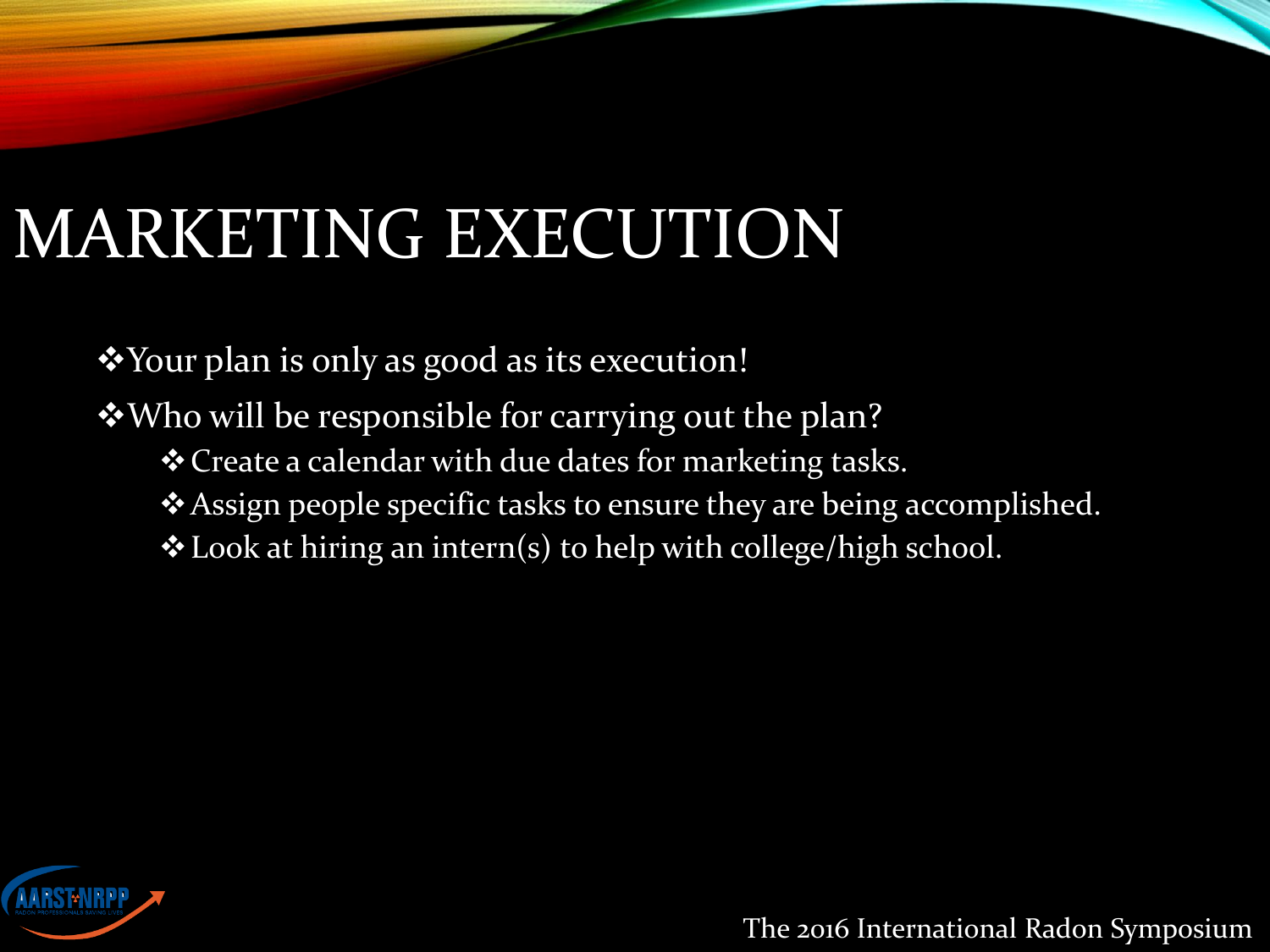### MARKETING EXECUTION

| <b>Less Successful Ideas</b>          | <b>Instead Try</b>                            |
|---------------------------------------|-----------------------------------------------|
| <b>Phone Book Advertising-DO THEY</b> | Yelp, Angie's list, YEXT, Yellow              |
| <b>EVEN STILL PRINT THESE?</b>        | pages.com                                     |
| Bill boards- See Picture              | Advertise on Facebook, Trulia,<br>Realtor.com |
| Telemarketing - Cell Phones are       | Network Marketing, Visiting Real              |
| unlisted, and DNC List                | estate offices/Web Site and SEO               |
| Direct Mailings-Can show results if   | Email Blast through                           |
| done consistently (3-6 Months)        | Mail Chimp or Constant Contact                |
| Spam Emailing-Spam Filters, Laws      |                                               |

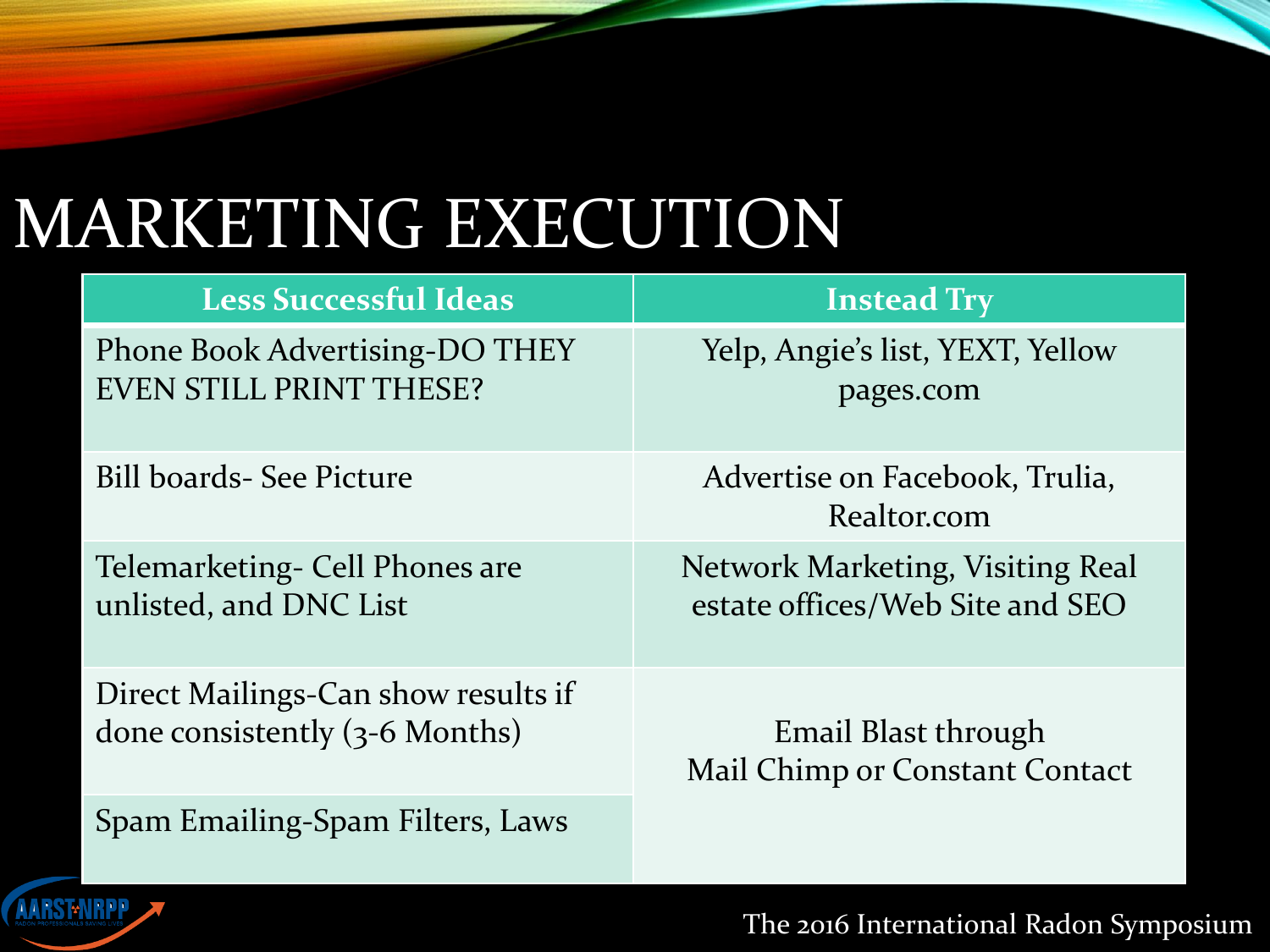# MEASURING YOUR SUCCESS

**\*ROI- Return on Investment** 

Build internal measurements for each tactic

**\*** Stagger objectives to be able to measure their success.

Units of measurement

Web traffic- Google Analytics

**❖ Sales volume** 

Phone call volume-(Vonage tracks calls, talk time, hold time etc.)

Stay Flexible-If something isn't working, don't be afraid to change it up!